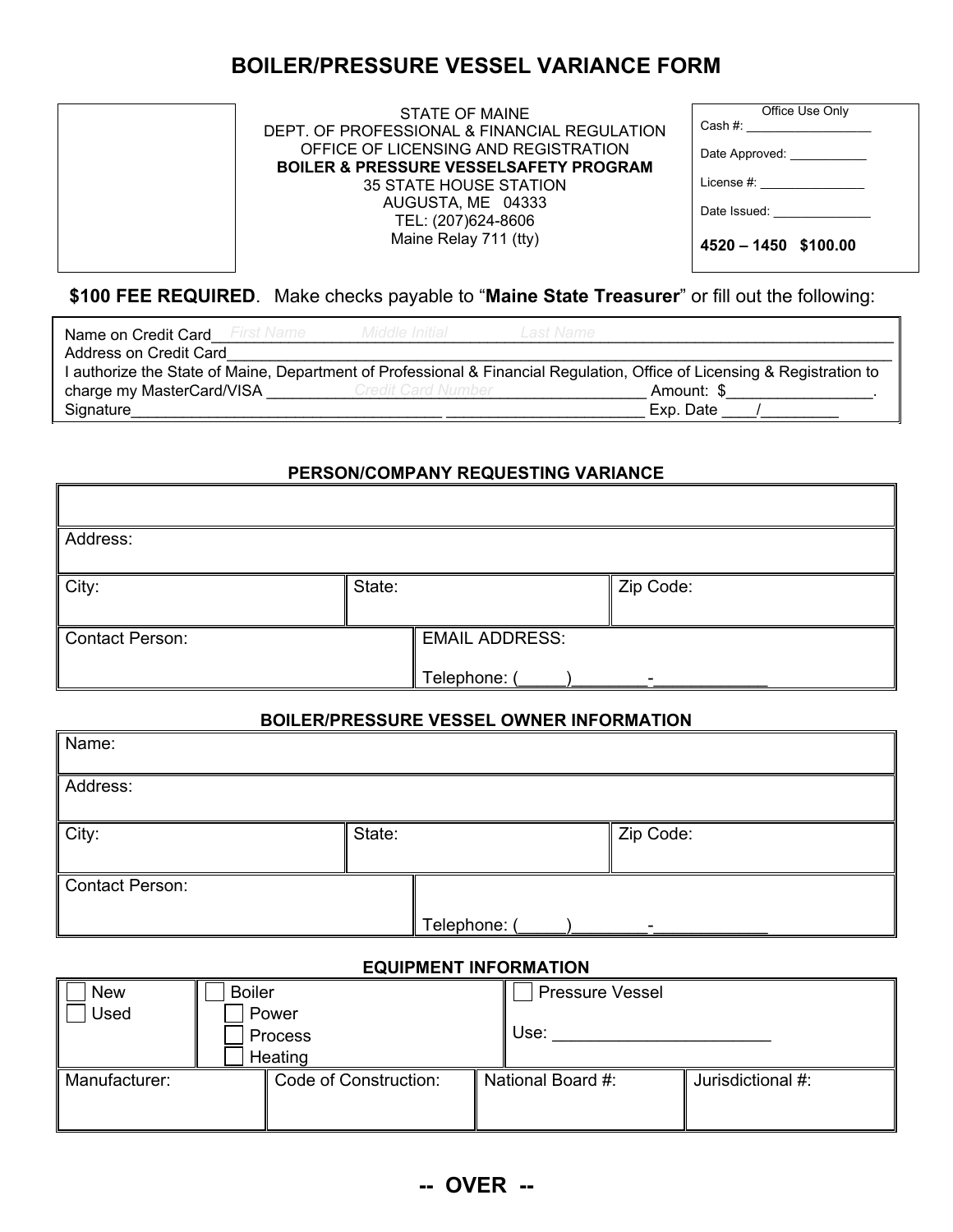#### **LOCATION OF EQUIPMENT**

| Zip Code: |
|-----------|
|           |
|           |

## **VARIANCE REQUEST**

| <b>VARIANCE REQUEST</b>                             |
|-----------------------------------------------------|
| Deviation from Rule/Standard:                       |
|                                                     |
|                                                     |
| Reason for Deviation:                               |
|                                                     |
|                                                     |
|                                                     |
|                                                     |
|                                                     |
|                                                     |
|                                                     |
|                                                     |
|                                                     |
|                                                     |
|                                                     |
| For Office Use Only<br>Approved<br>Denied<br>$\Box$ |
|                                                     |
| Comments:                                           |
|                                                     |
|                                                     |
|                                                     |
|                                                     |

# **CHECKLIST:**

- **COMPLETED APPLICATION FORM**
- **PAYMENT OF \$100.00**